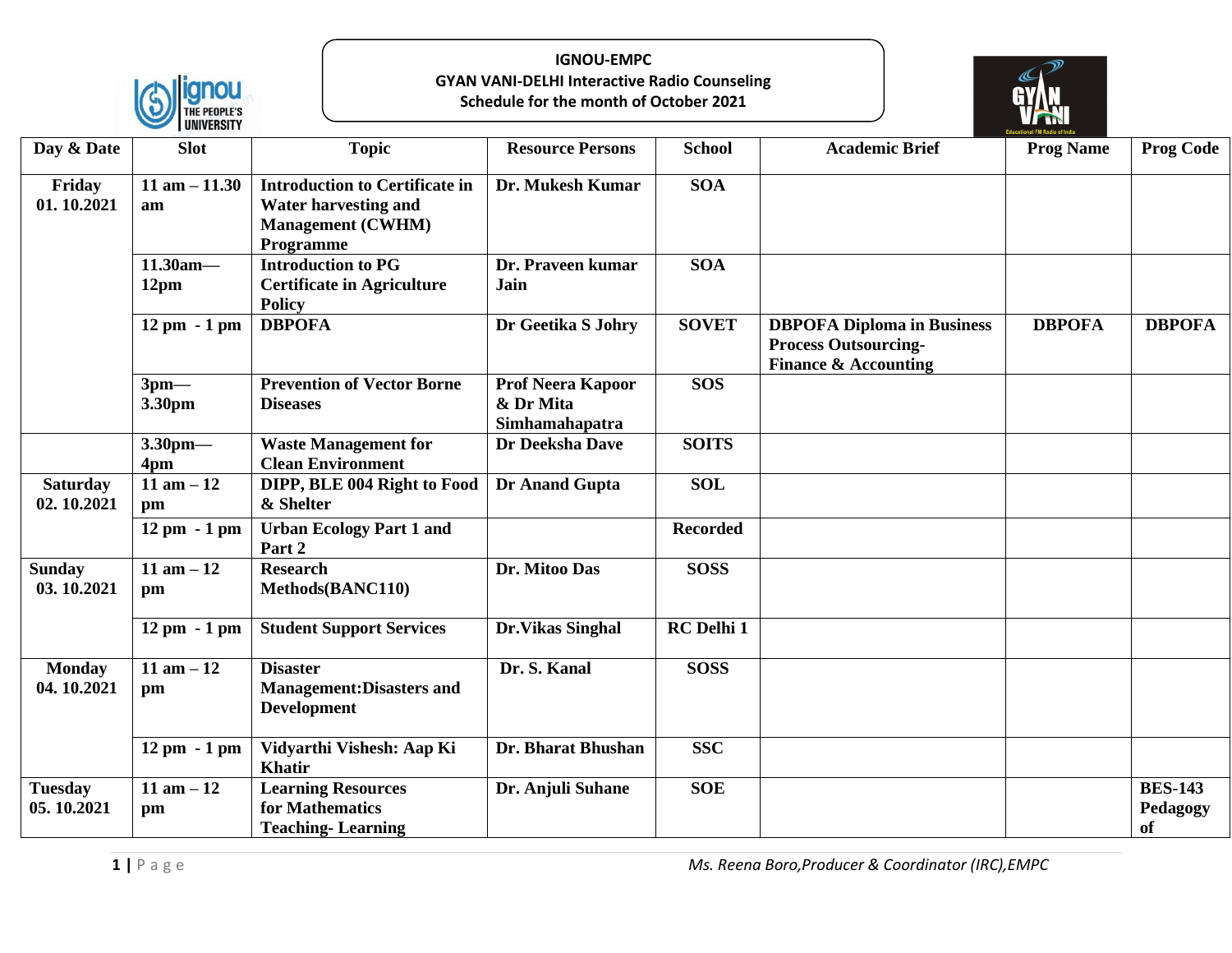



|                               | <b>I UNIVERSITT</b>            |                                                                                    |                                        |               |                                                                                                                                                                                            | Educational FM Radio of India |                                                                          |
|-------------------------------|--------------------------------|------------------------------------------------------------------------------------|----------------------------------------|---------------|--------------------------------------------------------------------------------------------------------------------------------------------------------------------------------------------|-------------------------------|--------------------------------------------------------------------------|
|                               |                                |                                                                                    |                                        |               |                                                                                                                                                                                            |                               | <b>Mathemati</b><br>$\mathbf{c}\mathbf{s}$                               |
|                               | $12 \text{ pm} - 1 \text{ pm}$ | <b>Molecules of Life-An</b><br>introduction to the elective<br>course in chemistry | Prof. Lalita S.<br><b>Kumar</b>        | <b>SOS</b>    | session, the<br><b>IRC</b><br>this<br>In<br>resource person will discuss<br>about the Molecules of Life-An<br>introduction to the elective<br>(BCHET-149)<br>in<br>course<br>chemistry.    | <b>B.Sc. General</b>          | <b>BSCG</b>                                                              |
| Wednesday<br>06.10.2021       | $11$ am $-$<br>11.30am         | <b>Convention Management</b>                                                       | Tanjakhombi<br>Dr<br>Akoijam           | <b>SOTHSM</b> | The session will discuss the<br>steps involved in managing a<br>convention                                                                                                                 |                               | <b>MTTM</b><br>$\boldsymbol{\&}$<br>MTTM 15<br>and<br><b>MTTM</b><br>115 |
|                               | 111.30am-<br>12pm              | <b>Roles and Functions of a</b><br><b>Tour Operato</b>                             | Dr Sonia Sharma                        | <b>SOTHSM</b> | The session will discuss the<br>managerial roles<br>in<br>tour operations. It will also<br>discuss about the tasks to be<br>performed for setting up a<br>tour operator company            |                               | DTS, BTS<br>& MTTM                                                       |
|                               | $12 \text{ pm}$ -<br>12.30pm   | <b>Toxicology: Teratogenesis</b><br>and Carcinogenicity                            | Sushmitha<br>Dr.<br><b>Baskar</b>      | <b>SOITS</b>  |                                                                                                                                                                                            | <b>PGDEOH</b>                 | <b>MEV-004</b>                                                           |
|                               | $12.30$ pm—<br>1 <sub>pm</sub> | <b>Environmental PollutionL</b><br><b>Emerging Concerns</b>                        | Dr. Deeksha Dave                       | <b>SOITS</b>  |                                                                                                                                                                                            | <b>MSCENV</b>                 | <b>MEV 015</b>                                                           |
| <b>Thursday</b><br>07.10.2021 | 11 am $-12$<br>pm              | E-Commerce BCOS-184: E-<br><b>Commerce</b>                                         | <b>Subodh</b><br>Dr.<br>Kesharwani     | SOMS(C)       |                                                                                                                                                                                            |                               |                                                                          |
|                               | $12 \text{ pm} - 1 \text{ pm}$ | <b>Cultural Sensitivity</b>                                                        | <b>Dr Grace Don</b><br><b>Nemching</b> | <b>SOEDS</b>  | This session will discuss about<br><b>Cultural Sensitivity: Meaning</b><br>and Importance, Stages of<br><b>Intercultural</b><br>Sensitivity,<br><b>Dimensions</b><br>of<br><b>Cultural</b> |                               |                                                                          |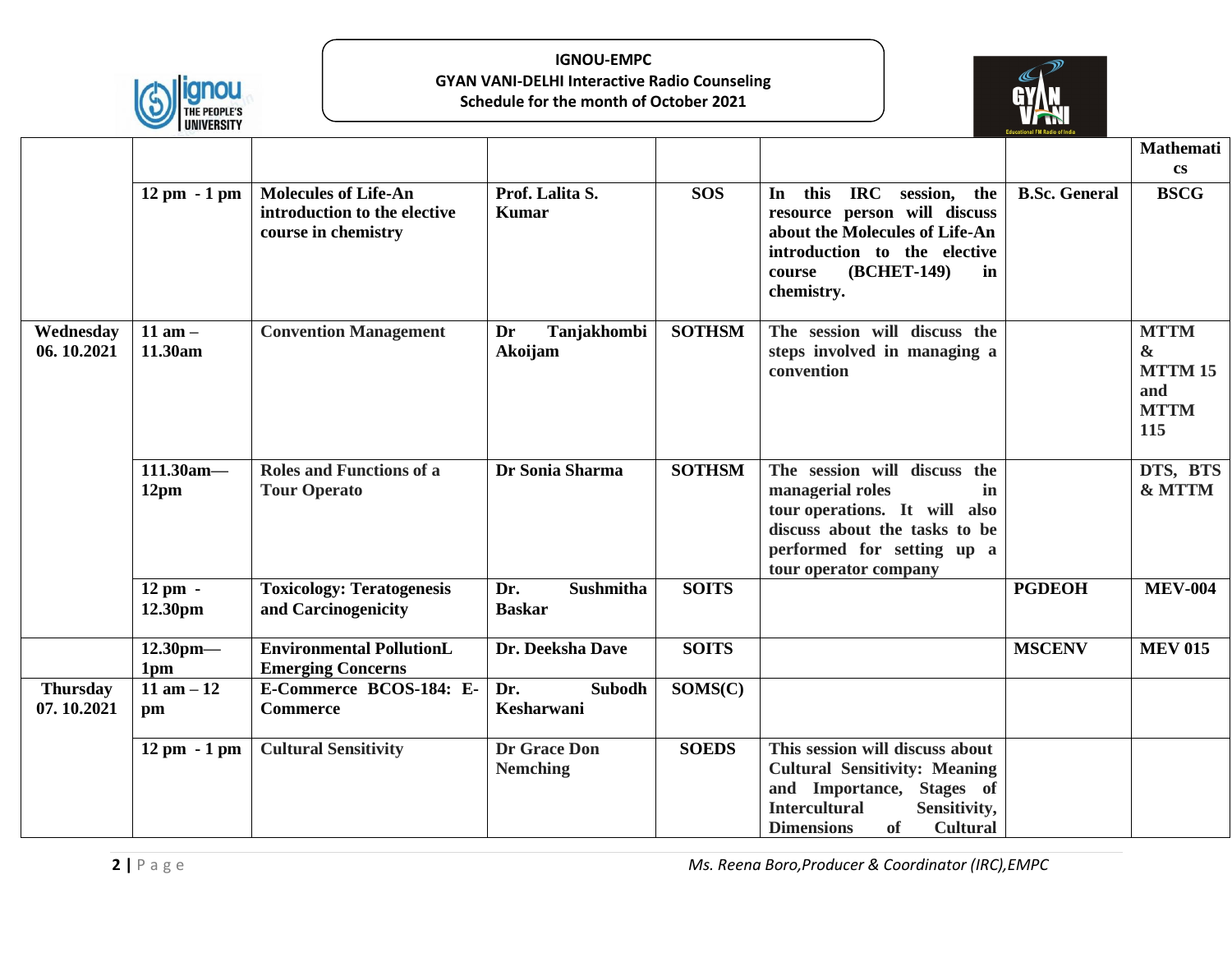



|                               | <b>UNIVERSITT</b>              |                                                                                                                                                   |                                            |                 |                                                                    | <b>Educational FM Radio of India</b> |                                  |
|-------------------------------|--------------------------------|---------------------------------------------------------------------------------------------------------------------------------------------------|--------------------------------------------|-----------------|--------------------------------------------------------------------|--------------------------------------|----------------------------------|
|                               |                                |                                                                                                                                                   |                                            |                 | <b>Sensitivity and Skills Needed</b><br>to be Culturally Competent |                                      |                                  |
|                               | $3pm-4pm$                      | <b>CCLBL BLE 13 &amp; 14,</b><br><b>Business as Law Applicable</b><br>to Cooperatives                                                             | <b>Prof K Elumalai</b>                     | <b>SOL</b>      |                                                                    |                                      |                                  |
|                               | $04 \text{ pm} - 05$<br>pm     | <b>Student Support Services</b>                                                                                                                   | Dr.Ashok Sharma                            | RC Delhi 1      |                                                                    |                                      |                                  |
| Friday<br>08.10.2021          | 11 am $-12$<br>pm              |                                                                                                                                                   |                                            | <b>SOSW</b>     |                                                                    |                                      | <b>Details</b><br><b>Awaited</b> |
|                               | $12 \text{ pm} - 1 \text{ pm}$ | <b>Fundamental Definitions &amp;</b><br><b>Concept of Surveying</b>                                                                               | Dr Anuj Kumar<br><b>Purwar</b>             | <b>SOET</b>     |                                                                    |                                      |                                  |
| <b>Saturday</b><br>09.10.2021 | 11 am $-12$<br>pm              | 1. Consumer Behaviour &<br><b>Demand</b><br>2. Meaning & Types of<br>Company                                                                      |                                            | <b>Recorded</b> |                                                                    |                                      |                                  |
|                               | $12 \text{ pm} - 1 \text{ pm}$ | 1. Counselling at School<br>2. Teaching Skills through<br>micro technology                                                                        |                                            | <b>Recorded</b> |                                                                    |                                      |                                  |
| <b>Sunday</b><br>10.10.2021   | $11$ am $-12$<br>pm            | 1.Food licensing<br><b>&amp;Registration</b><br><b>2. Food Fortification</b>                                                                      |                                            | <b>Recorded</b> |                                                                    |                                      |                                  |
|                               | $12 \text{ pm} - 1 \text{ pm}$ | <b>Student Support Services</b>                                                                                                                   | Dr.D.P.Singh                               | RC Delhi 2      |                                                                    |                                      |                                  |
| <b>Monday</b><br>11.09.2021   | 11 am $-12$<br>pm              | <b>Economic Impact of the</b><br><b>British Rule in India</b>                                                                                     | Prof. Shri Krishna                         | <b>SOSS</b>     |                                                                    |                                      |                                  |
|                               | $12 \text{ pm} - 1 \text{ pm}$ | <b>BHDC 102</b> हिंदी साहित्य का<br>इतिहास(आधुनिक काल)<br>विषय : छायावाद (Hindi Sahitya<br>Ka Itihaas (Adhunik Kaal)<br><b>Vishay: Chayavaad)</b> | Dr Arun Kumar<br><b>Pandey</b>             | <b>SOH</b>      |                                                                    |                                      |                                  |
| <b>Tuesday</b><br>12.10.2021  | 11 am $-12$<br>pm              | भारत की प्रमुख भाषाएँ और<br>भाषा परिवार (Bharat Ki                                                                                                | डॉ हरीश कुमार सेठी<br>डॉ. ज्योति चावला (Dr | <b>SOTST</b>    | कार्यक्रम में अनुवाद के सन्दर्भ में<br>भारतीय भाषाओँ तथा उनके      | <b>PGCBHT-</b><br><b>PGCMHT</b>      | <b>MTT 001</b><br><b>MTT 014</b> |

**3** |  $P a g e$  **Ms. Reena Boro, Producer & Coordinator (IRC), EMPC**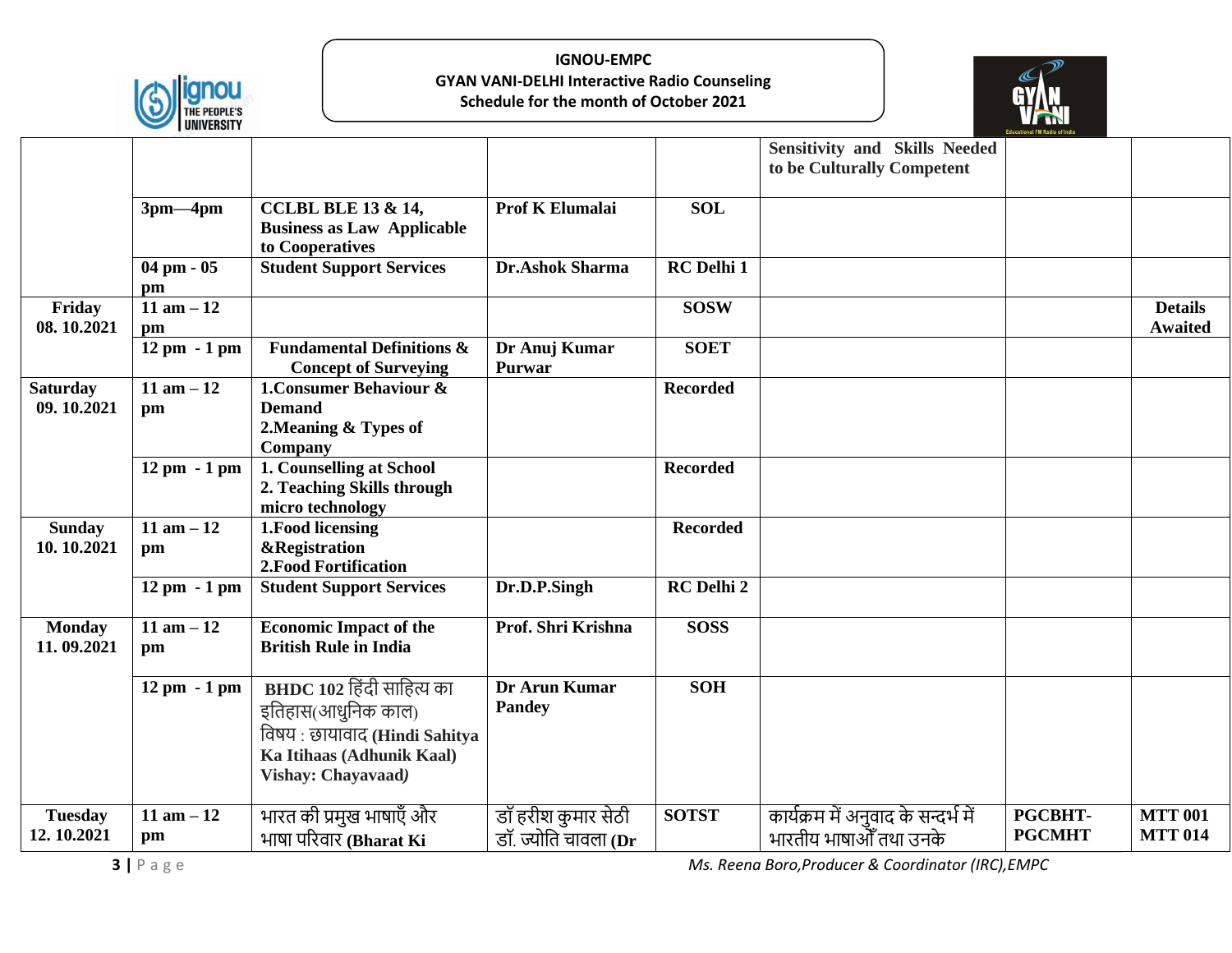



|                               | <b>UNIVERSILT</b>              |                                                   |                                                 |                 |                                                                                                                                                                                                                                                                                                                                                                                         | Educational FM Radio of India                                             |                                  |
|-------------------------------|--------------------------------|---------------------------------------------------|-------------------------------------------------|-----------------|-----------------------------------------------------------------------------------------------------------------------------------------------------------------------------------------------------------------------------------------------------------------------------------------------------------------------------------------------------------------------------------------|---------------------------------------------------------------------------|----------------------------------|
|                               |                                | Pramukh Bhashayein Aur<br><b>Bhasha Parivaar)</b> | <b>Harish Kumar Sthi</b><br>& Dr Jyoti Chawla)  |                 | पारिवारिक वर्गीकरण की चर्चा की<br>जाएगी (Karyakram Mein<br><b>Anuvaad ke Sandarbh mein</b><br><b>Bharatiya Bhashaon tatha</b><br>unkey Parivarik vargikaran ki<br>charcha ki jaegi)                                                                                                                                                                                                     | <b>MATS</b><br><b>PGDT</b>                                                |                                  |
|                               | $12 \text{ pm} - 1 \text{ pm}$ | <b>Statistical Quality Control</b><br>Part-I      | <b>Prabhat Kumar</b><br>Sangal and Dr<br>Rajesh | <b>SOS</b>      | In this session, we will describe<br>the statistical techniques for<br>and product<br>process<br>the<br>control and various types of<br>control charts                                                                                                                                                                                                                                  | <b>Post Graduate</b><br>Diploma in<br><b>Applied</b><br><b>Statistics</b> | <b>PGDAST</b>                    |
| Wednesday<br>13.10.2021       | $11$ am $-12$<br>$pm$          |                                                   |                                                 | <b>SOCE</b>     |                                                                                                                                                                                                                                                                                                                                                                                         |                                                                           | <b>Details</b><br><b>Awaited</b> |
|                               | $12 \text{ pm } -1 \text{ pm}$ | <b>Copywriting in Advertising</b>                 | Padmini Jain                                    | <b>SOJNMS</b>   | <b>Many</b><br>advertisements have been<br>known for memorable copy.<br>SOme taglines and jingles<br>have stayed with us over the<br>years, like, those of Nirma,<br>Rasna, Uncle Chips, Asian<br>paints and many more. What<br>goes behind composing such<br>effective copy and who can<br>join thsi profession of being a<br>copy writer is what we shall<br>discuss in this session. |                                                                           |                                  |
| <b>Thursday</b><br>14.10.2021 | 11 am $-12$                    | 1. Environmental                                  |                                                 | <b>Recorded</b> |                                                                                                                                                                                                                                                                                                                                                                                         |                                                                           |                                  |
|                               | pm                             | <b>Inspirations</b><br><b>2.Cloud Computing</b>   |                                                 |                 |                                                                                                                                                                                                                                                                                                                                                                                         |                                                                           |                                  |
|                               | $12 \text{ pm} - 1 \text{ pm}$ | Introduction to MWG002 &<br><b>MWG005</b>         | <b>Prof Nilima</b><br><b>Srivastav</b>          | <b>SOGDS</b>    |                                                                                                                                                                                                                                                                                                                                                                                         |                                                                           |                                  |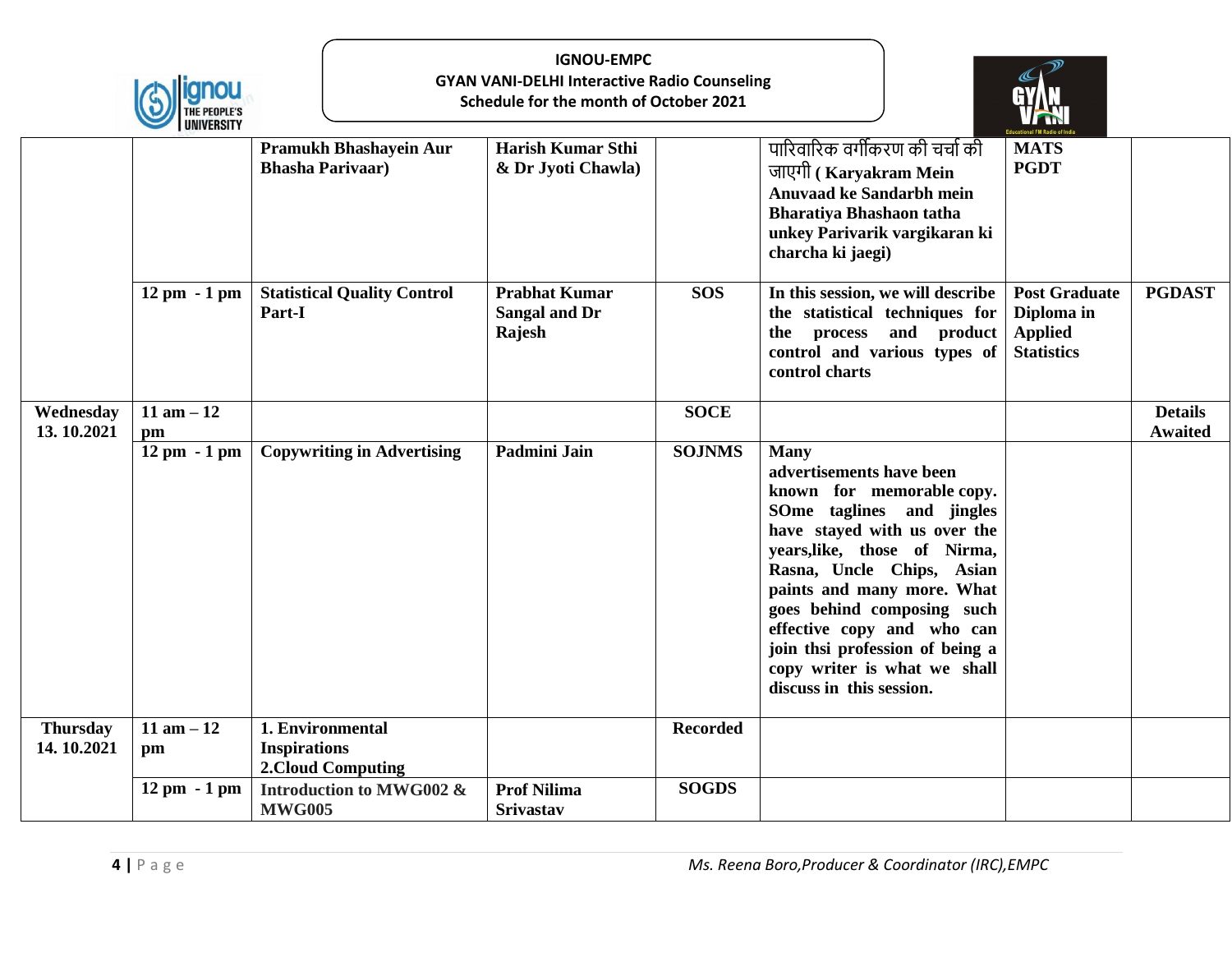



|                               | <b>I UNIVERSILT</b>             |                                                                                                                                                                   |                              |                 |                                                                                                                                                                                                              | <b>Educational FM Radio of India</b>        |               |
|-------------------------------|---------------------------------|-------------------------------------------------------------------------------------------------------------------------------------------------------------------|------------------------------|-----------------|--------------------------------------------------------------------------------------------------------------------------------------------------------------------------------------------------------------|---------------------------------------------|---------------|
|                               | $3pm-4pm$                       | <b>PGCCL</b>                                                                                                                                                      | <b>Dr Gurmeet Kaur</b>       | <b>SOL</b>      |                                                                                                                                                                                                              |                                             |               |
|                               | $04 \text{ pm} - 05$<br>$pm$    | <b>Student Support Services</b>                                                                                                                                   | Dr.K.D.Prasad                | <b>RSD</b>      |                                                                                                                                                                                                              |                                             |               |
| Friday<br>15.10.2021          | 11 am $-\overline{12}$<br>$pm$  | <b>Bharatiya Kavya Shastra</b><br>Parchay                                                                                                                         |                              | <b>Recorded</b> |                                                                                                                                                                                                              |                                             |               |
|                               | $11.30am -$<br>12 <sub>pm</sub> | <b>Overview on Poultry</b><br><b>Farming</b>                                                                                                                      | Dr.P Vijaya Kumar            | <b>SOA</b>      |                                                                                                                                                                                                              |                                             |               |
|                               | $12 \text{ pm} - 1 \text{ pm}$  | <b>Health &amp; Nutrition Among</b><br><b>Tribals</b>                                                                                                             |                              | <b>Recorded</b> |                                                                                                                                                                                                              |                                             |               |
| <b>Saturday</b><br>16.10.2021 | 11 am $-12$<br>pm               | 1. Implications of Artificial<br><b>Intelligence for India's</b><br><b>Economy</b><br>2. Relation between<br><b>Environment</b> and<br><b>Occupational Health</b> |                              | <b>Recorded</b> |                                                                                                                                                                                                              |                                             |               |
|                               | $12 \text{ pm} - 1 \text{ pm}$  | <b>MEG 16: Folklore, Research</b><br>and Pedagogy                                                                                                                 | <b>Prof Nandini Sahu</b>     | <b>SOH</b>      |                                                                                                                                                                                                              |                                             |               |
| <b>Sunday</b><br>17.10.2021   | 11 am $-12$<br>pm               | <b>Extraction separation and</b><br>analysis of proteins using<br>bioanalytical techniques                                                                        | Dr. M Abdul<br><b>Kareem</b> | <b>SOS</b>      | this<br><b>IRC</b><br>session,<br>In<br>the<br>would<br>be<br>resource<br>person<br>about<br>talking<br><b>Extraction</b><br>analysis of<br>separation and<br>proteins using<br>bioanalytical<br>techniques. | <b>B.Sc. Honours</b><br>in Biochemistr<br>y | <b>BSCBCH</b> |
|                               | $12 \text{ pm} - 1 \text{ pm}$  | <b>Student Support Services</b>                                                                                                                                   | Dr.K.Nilofer                 | <b>RSD</b>      |                                                                                                                                                                                                              |                                             |               |
| <b>Monday</b><br>18.10.2021   | 11 am $-12$<br>pm               | <b>Sculpture and Painting in the</b><br>Gupta period                                                                                                              | Dr. Abhishek<br><b>Anand</b> | <b>SOSS</b>     |                                                                                                                                                                                                              |                                             |               |
|                               | $12 \text{ pm} - 1 \text{ pm}$  | Chauthi Ka Joda - Ismat<br>Chugtai                                                                                                                                | Dr Qudsia Nasir              | <b>SOH</b>      |                                                                                                                                                                                                              |                                             |               |
| <b>Tuesday</b><br>19.10.2021  | 11 am $-12$<br>pm               | <b>Online safety and</b><br><b>Security</b>                                                                                                                       | Prof. Bharti Dogra           | <b>SOE</b>      |                                                                                                                                                                                                              |                                             | <b>PGDET</b>  |
|                               | $12 \text{ pm} - 1 \text{ pm}$  | <b>How to Study Physics</b>                                                                                                                                       | Prof. S R Jha and            | <b>SOS</b>      | <b>CPLT</b> is a programme offered                                                                                                                                                                           | Certificate                                 | <b>CPLT</b>   |

**5** |  $P$  a g e **Ms. Reena Boro,Producer & Coordinator (IRC),EMPC**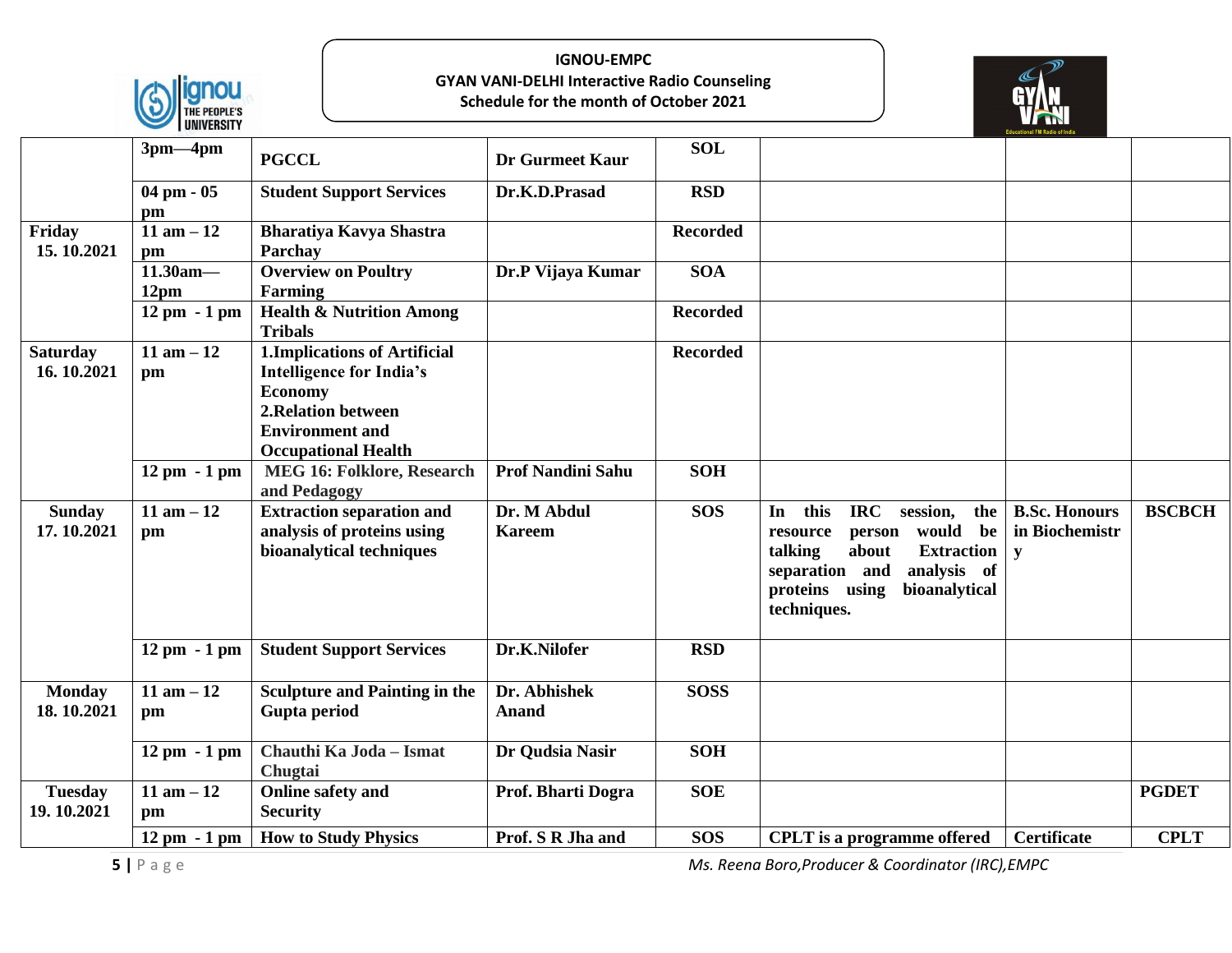



|                               | <b>I UNIVERSITT</b>             |                                                                                                      |                                             |                 |                                                                                                                                                                                                                                                                                         | Educational FM Radio of India                   |                                                                                      |
|-------------------------------|---------------------------------|------------------------------------------------------------------------------------------------------|---------------------------------------------|-----------------|-----------------------------------------------------------------------------------------------------------------------------------------------------------------------------------------------------------------------------------------------------------------------------------------|-------------------------------------------------|--------------------------------------------------------------------------------------|
|                               |                                 | <b>Course of CPLT</b>                                                                                | Prof. Shubha<br>Gokhale                     |                 | skill<br>development<br>for<br>of <sub>1</sub><br><b>Laboratory Technicians</b><br>for<br>gainful employment in school,<br><b>College, University and R&amp;D</b><br>Laboratories. In this IRC,<br>the learners will be guided on<br>how to study the Physics<br>theory course of CPLT. | Programme in<br>Laboratory<br><b>Techniques</b> |                                                                                      |
| Wednesday                     | $11$ am $-11.30$                |                                                                                                      |                                             | <b>SOTHSM</b>   |                                                                                                                                                                                                                                                                                         |                                                 | <b>Details</b>                                                                       |
| 20.10.2021                    | am                              |                                                                                                      |                                             |                 |                                                                                                                                                                                                                                                                                         |                                                 | <b>Awaited</b>                                                                       |
|                               | $11.30am -$<br>12 <sub>pm</sub> | <b>Historical heritage and</b><br><b>Related Acts</b>                                                | <b>Dr Arvind Kumar</b><br><b>Dubey</b>      | <b>SOTHSM</b>   | Historical heritage, its type,<br>conservation and related Acts<br>passed by governing authority<br>will be discussed.                                                                                                                                                                  |                                                 | MTTM,<br>BAVTM,<br><b>BTS</b><br>learners<br>(TS 2, TS<br>4, MTTM<br>1, BTMG<br>171) |
|                               | $12 \text{ pm} - 1 \text{ pm}$  |                                                                                                      |                                             | <b>STRIDE</b>   |                                                                                                                                                                                                                                                                                         |                                                 | <b>Details</b><br><b>Awaited</b>                                                     |
| <b>Thursday</b><br>21.10.2021 | $11$ am $-12$<br>pm             | <b>Introduction</b><br><b>Business</b><br>to<br><b>Environment from the course</b><br><b>ECO-13.</b> | Dr. Rashmi Bansal                           | SOMS(C)         |                                                                                                                                                                                                                                                                                         |                                                 |                                                                                      |
|                               | $12 \text{ pm} - 1 \text{ pm}$  | <b>Russian Folklore</b>                                                                              | Shivaji Bhaskar                             | <b>SOFL</b>     |                                                                                                                                                                                                                                                                                         |                                                 |                                                                                      |
|                               | $3pm-4pm$                       | <b>MER-001</b>                                                                                       | Dr. R S P Singh $\&$<br>Dr. Geetika S Johry | <b>SOVET</b>    | M A in<br><b>Entrepreneurship</b>                                                                                                                                                                                                                                                       | <b>MAER</b>                                     | <b>MAER</b>                                                                          |
|                               | $04 \text{ pm} - 05$<br>pm      | <b>Student Support Services</b>                                                                      | <b>Dr.Amit Chaturvedi</b>                   | <b>RC NOIDA</b> |                                                                                                                                                                                                                                                                                         |                                                 |                                                                                      |
| Friday                        | 11 am $-12$                     |                                                                                                      |                                             | <b>SOSW</b>     |                                                                                                                                                                                                                                                                                         |                                                 | <b>Details</b>                                                                       |
| 22.10.2021                    | pm                              |                                                                                                      |                                             |                 |                                                                                                                                                                                                                                                                                         |                                                 | Awaited                                                                              |
|                               |                                 | 12 pm - 1 pm   BNS 042 Block1 Unit1                                                                  | Prof Pity Koul &                            | <b>SOHS</b>     |                                                                                                                                                                                                                                                                                         | <b>Certificate in</b>                           | <b>CCH</b>                                                                           |

**6** | P a g e *Ms. Reena Boro,Producer & Coordinator (IRC),EMPC*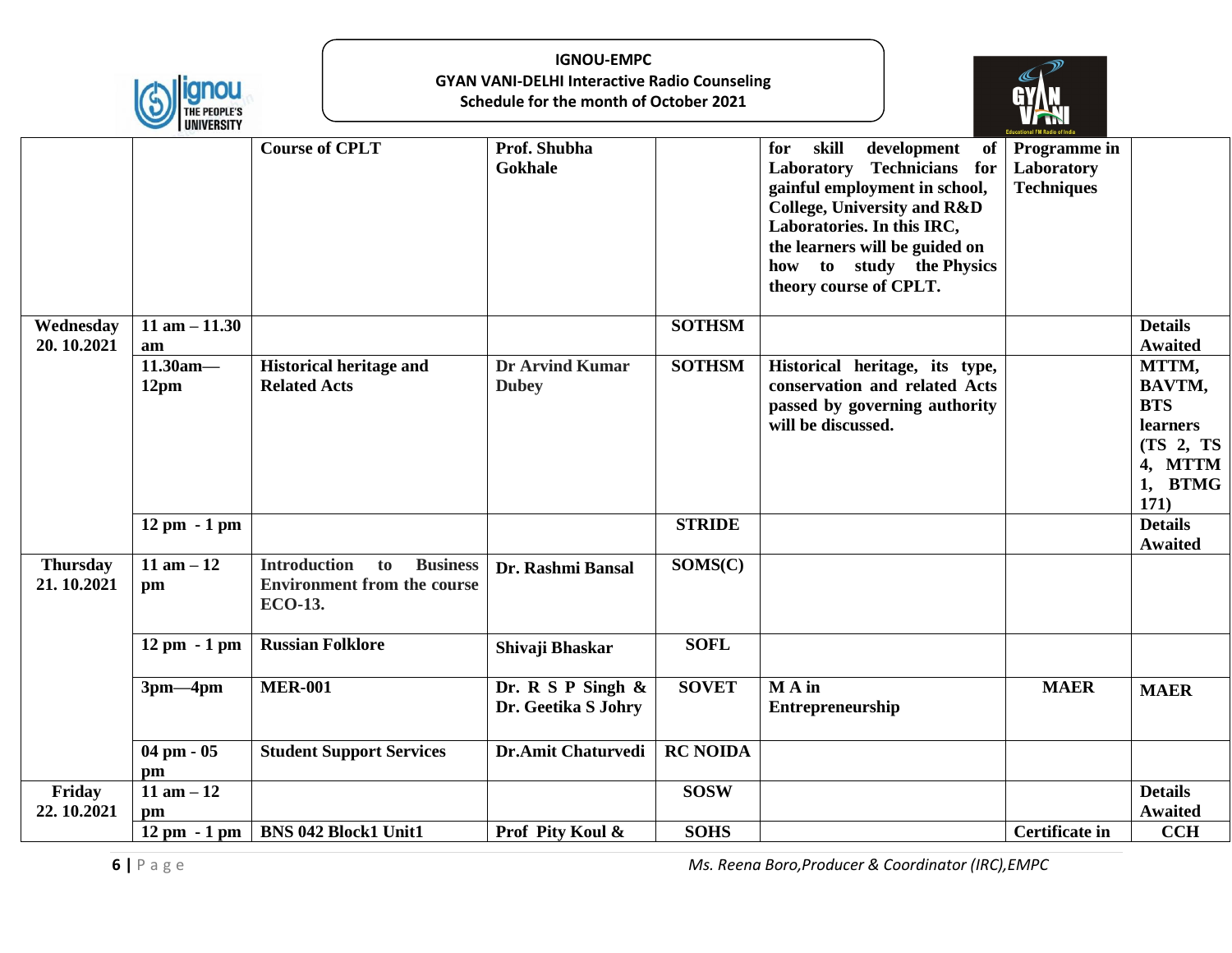



|                               | <b>I UNIVERSITT</b>            |                                                                                                                         |                                                 |                   |                                                                                                                                                     | <b>Educational FM Radio of India</b> |                           |
|-------------------------------|--------------------------------|-------------------------------------------------------------------------------------------------------------------------|-------------------------------------------------|-------------------|-----------------------------------------------------------------------------------------------------------------------------------------------------|--------------------------------------|---------------------------|
|                               |                                | Primary health care in<br>common conditions                                                                             | Dr. Reeta Devi                                  |                   |                                                                                                                                                     | community<br>health (CCH)            |                           |
| <b>Saturday</b><br>23.10.2021 | 11 am $-12$<br>pm              | <b>PG Certificate in Gender,</b><br><b>Agriculture and Sustainable</b><br><b>Development</b>                            | Dr G Uma                                        | <b>SOGDS</b>      |                                                                                                                                                     |                                      |                           |
|                               | $12 \text{ pm} - 1 \text{ pm}$ | 1. Prem Chand Ki Kahani<br>Part 1<br>2. Prem Chand Ki Kahani<br>Part <sub>2</sub>                                       |                                                 | <b>Recorded</b>   |                                                                                                                                                     |                                      |                           |
| <b>Sunday</b><br>24.10.2021   | 11 am $-12$<br>pm              | 1. Policies & Programme for<br><b>Zero Hunger in India</b><br><b>2. Consumer Protection Act</b><br>1986                 |                                                 | <b>Recorded</b>   |                                                                                                                                                     |                                      |                           |
|                               | $12 \text{ pm} - 1 \text{ pm}$ | <b>Student Support Services</b>                                                                                         | <b>Dr.Ataur Rahman</b>                          | <b>RC</b> Delhi 2 |                                                                                                                                                     |                                      |                           |
| <b>Monday</b><br>25.10.2021   | 11 am $-12$<br>pm              | <b>Indegenous Communities &amp;</b><br><b>Forest Policies in India</b>                                                  | Dr. Anil Kumar                                  | <b>SOSS</b>       |                                                                                                                                                     |                                      | <b>Details</b><br>awaited |
|                               | $12 \text{ pm} - 1 \text{ pm}$ | MSK003 भारतीय दर्शन की<br>रूपरेखा                                                                                       | Dr Pushpa                                       | <b>SOH</b>        |                                                                                                                                                     |                                      |                           |
| <b>Tuesday</b><br>26.10.2021  | $11$ am $-12$<br>pm            | <b>Parallel Computing - An</b><br><b>Introduction</b><br><b>Course: MCSE 011</b><br><b>Programme: MCA(Revised)</b>      | Dr. Sudhansh<br><b>Sharma</b>                   | <b>SOCIS</b>      | The content of the programme<br>relates to the coverage of<br>introductory<br>aspects of<br>parallel computing                                      |                                      |                           |
|                               | $12 \text{ pm} - 1 \text{ pm}$ | <b>Introduction to</b><br><b>General Cartography Lab</b><br>oratory Course of BSc<br><b>General Programme</b><br>(CBCS) | Dr. K. Nageswara<br>Rao and Dr. Vishal<br>Warpa | <b>SOS</b>        | <b>Introduction</b><br>to<br><b>General Cartography</b><br><b>Laboratory Course of BSc</b><br><b>General Programme (CBCS)</b><br>will be discussed. | <b>B.Sc. General</b>                 | <b>BSCG</b>               |
| Wednesday<br>27.10.2021       | $11$ am $-12$<br>pm            |                                                                                                                         |                                                 | <b>SOCE</b>       |                                                                                                                                                     |                                      | <b>Details</b><br>awaited |